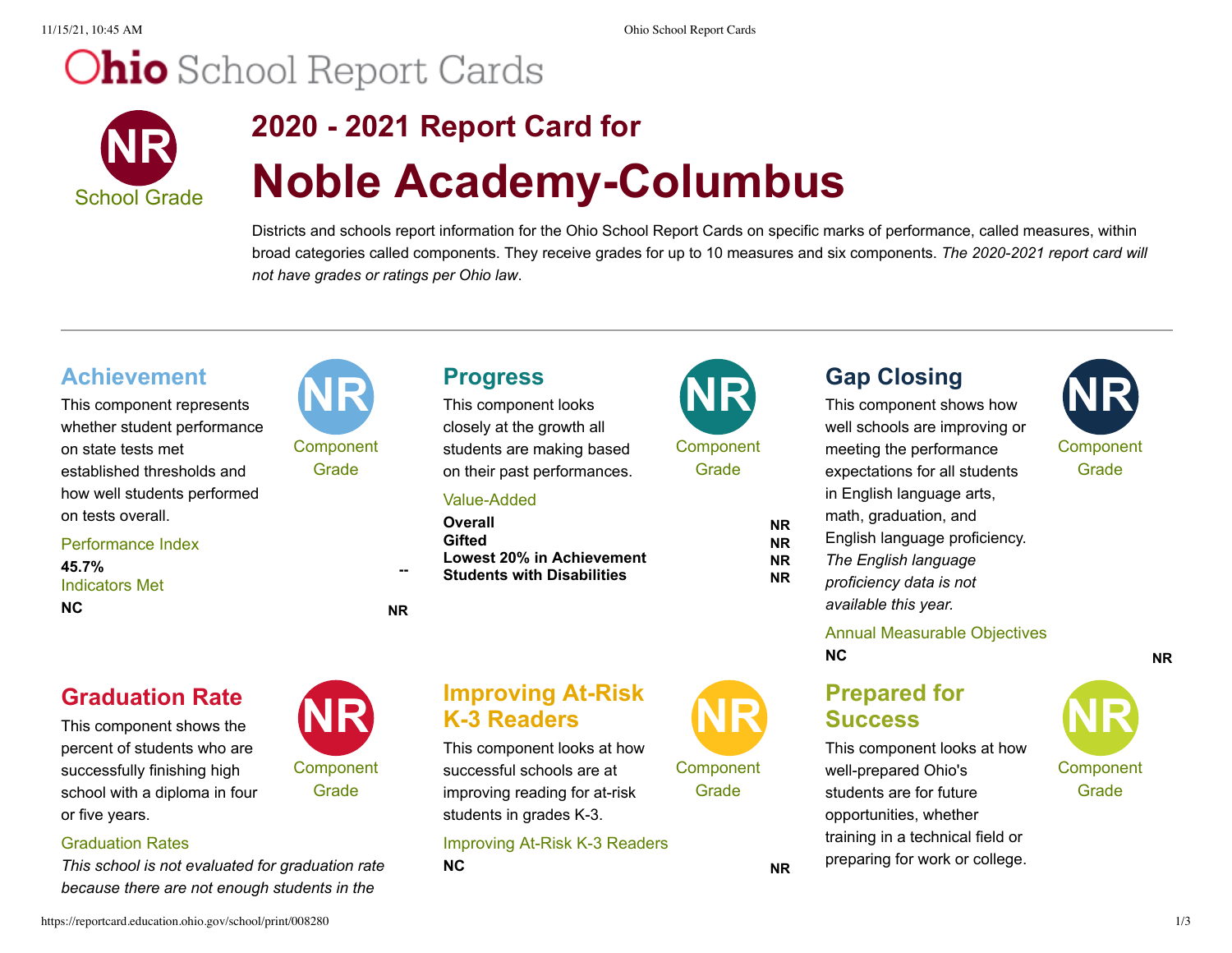*graduating class.*

11/15/21, 10:45 AM Ohio School Report Cards